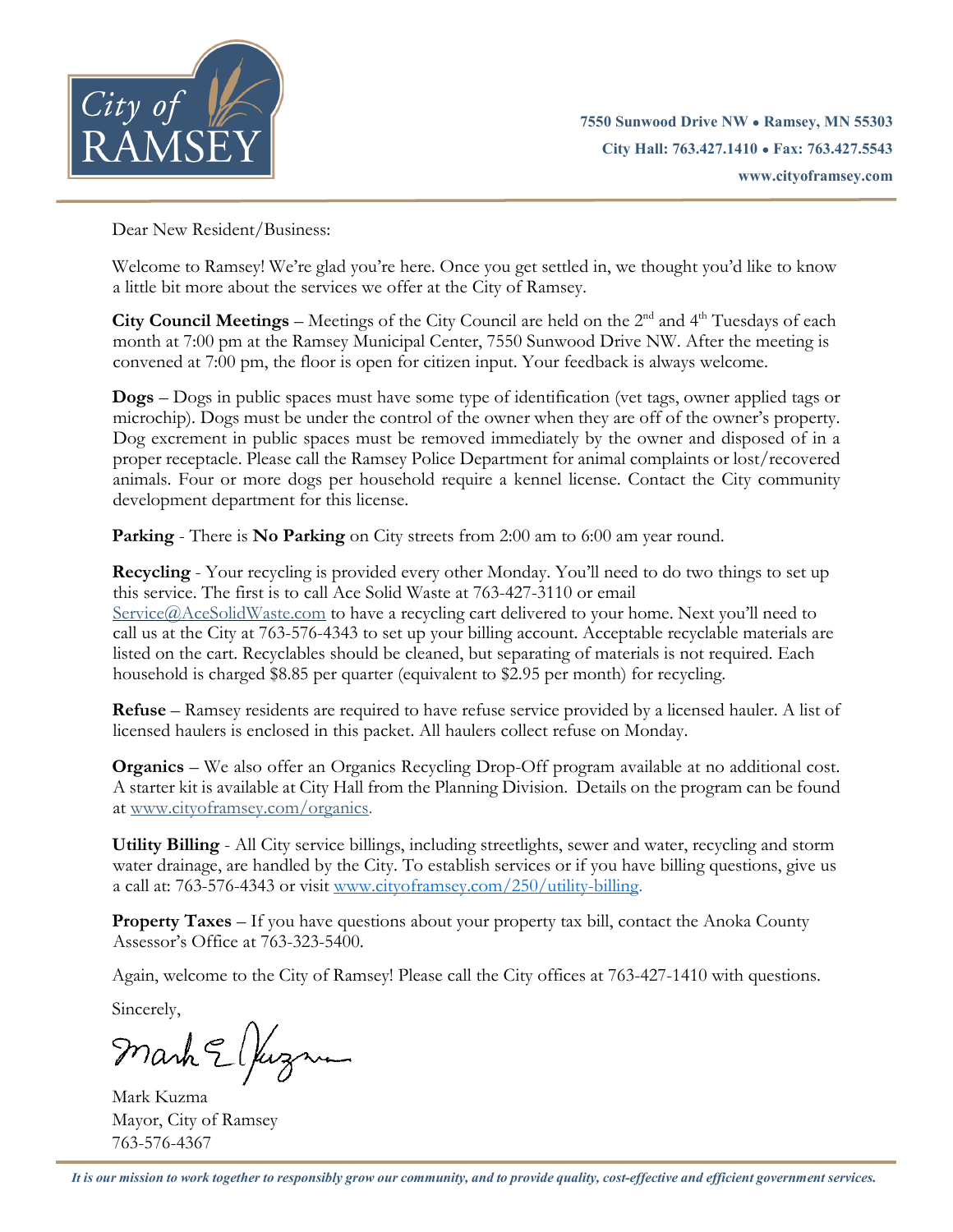# CONTACT INFORMATION



# **City Phone Numbers**

| Hours: Monday $-$ Friday 8:00 am $-$ 4:30 pm |              |
|----------------------------------------------|--------------|
| City Hall                                    | 763-427-1410 |
| TDD                                          | 763-427-8591 |
| <b>Building Inspections</b>                  | 763-433-9850 |
| Fire Administration                          | 763-427-4452 |
| Fire Station I (non-emergency)               | 763-427-5210 |
| Fire Station II (non-emergency)              | 763-427-3674 |
| Fire Emergency                               | 911          |
| Fire Dispatcher (non-emergency)              | 763-427-1212 |
| Parks/Utilities                              | 763-427-8254 |
| Police Administration                        | 763-427-6812 |
| Police Emergency                             | 911          |
| Police Dispatcher (non-emergency)            | 763-427-1212 |
| <b>Public Works Department</b>               | 763-427-8254 |

# **Other Area Phone Numbers**

| Anoka Area Chamber of Commerce     | 763-421-7130 |
|------------------------------------|--------------|
| Anoka County                       | 763-324-4000 |
| Anoka County License Center        | 763-324-2100 |
| Anoka County Highway Department    | 763-324-3100 |
| Anoka-Hennepin School District #11 | 763-506-1000 |
| Anoka High School                  | 763-506-6200 |
| Elk River School District #728     | 763-241-3400 |
| Elk River High School              | 763-241-3434 |
| <b>PACT</b> Charter School         | 763-712-4200 |
| Ramsey Community Education         | 763-506-2612 |
| Ramsey Elementary School           | 763-506-4000 |

# **Utility Companies Servicing Ramsey**

| CenterPoint Energy (Natural Gas)                 | 612-372-4727   |
|--------------------------------------------------|----------------|
| Century Link                                     | 1-800-244-1111 |
| City Utilities (Sewer, Water, Recycling, Street) | 763-576-4343   |
| Lights and Storm Drainage Fees)                  |                |
| Comcast                                          | 651-222-3333   |
| Connexus Energy (Electric)                       | 763-323-2650   |

# **Assessing Information**

| Anoka County Assessor's Office | 763-323-5400 |
|--------------------------------|--------------|
|--------------------------------|--------------|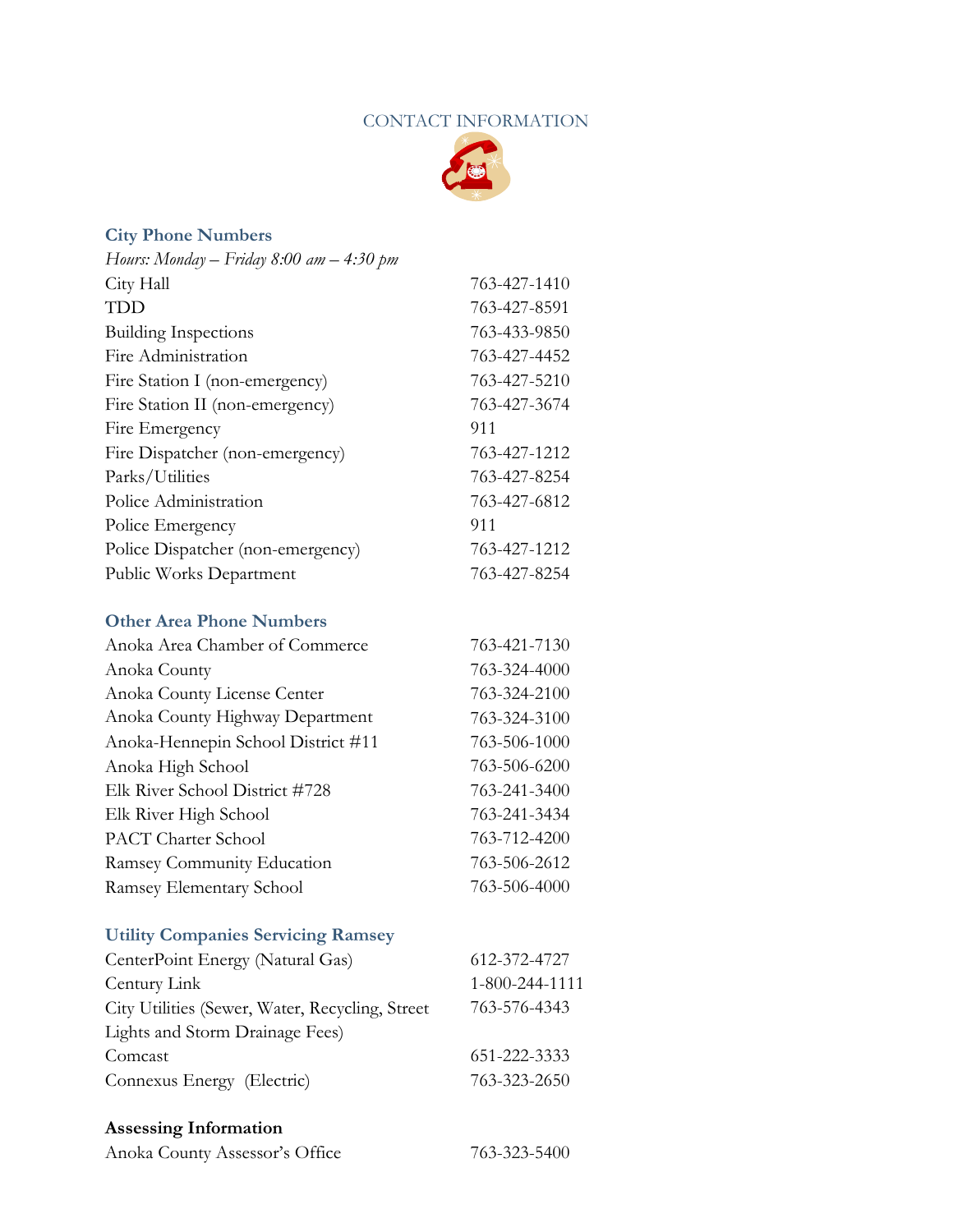# **MAYOR AND COUNCIL**

| Mayor                     |          | <b>Term Expiration</b> |
|---------------------------|----------|------------------------|
| Mayor Mark Kuzma          | At Large | $1 - 6 - 2025$         |
| 763-576-4367 (VM)         |          |                        |
| mkuzma@city of ramsey.com |          |                        |
|                           |          |                        |

#### **Councilmembers**

| Chris Riley                  | At Large | $1 - 2 - 2023$ |
|------------------------------|----------|----------------|
| 763-576-4368<br>(VM)         |          |                |
| criley@cityoframsey.com      |          |                |
|                              |          |                |
| Chelsee Howell               | At Large | $1 - 6 - 2025$ |
| 763-576-4362<br>(VM)         |          |                |
| chowell@cityoframsey.com     |          |                |
|                              |          |                |
| Ryan Heineman (term begins   | Ward 1   | $1 - 2 - 2023$ |
| 3/9/2021                     |          |                |
| rheineman@cityoframsey.com   |          |                |
| 763-576-4363<br>(VM)         |          |                |
|                              |          |                |
| Matt Woestehoff              | Ward 2   | $1 - 6 - 2025$ |
| (VM)<br>763-576-4366         |          |                |
| mwoestehoff@cityoframsey.com |          |                |
|                              |          |                |
| Dan Specht                   | Ward 3   | $1 - 2 - 2023$ |
| 763-576-4361<br>(VM)         |          |                |
| dspecht@cityoframsey.com     |          |                |
|                              |          |                |
| Debra Musgrove               | Ward 4   | $1 - 6 - 2025$ |
| 763-576-4360 (VM)            |          |                |
| dmusgrove@cityoframsey.com   |          |                |

**City Council Meetings** are open to the public and are held on the second and fourth Tuesday of each month at 7:00 pm at the Ramsey Municipal Center, 7550 Sunwood Drive, NW. After the meeting is convened at 7:00 pm, the floor is open for citizen input. Meetings are broadcast live on QCTV Channel 16 with periodic repeat broadcasts.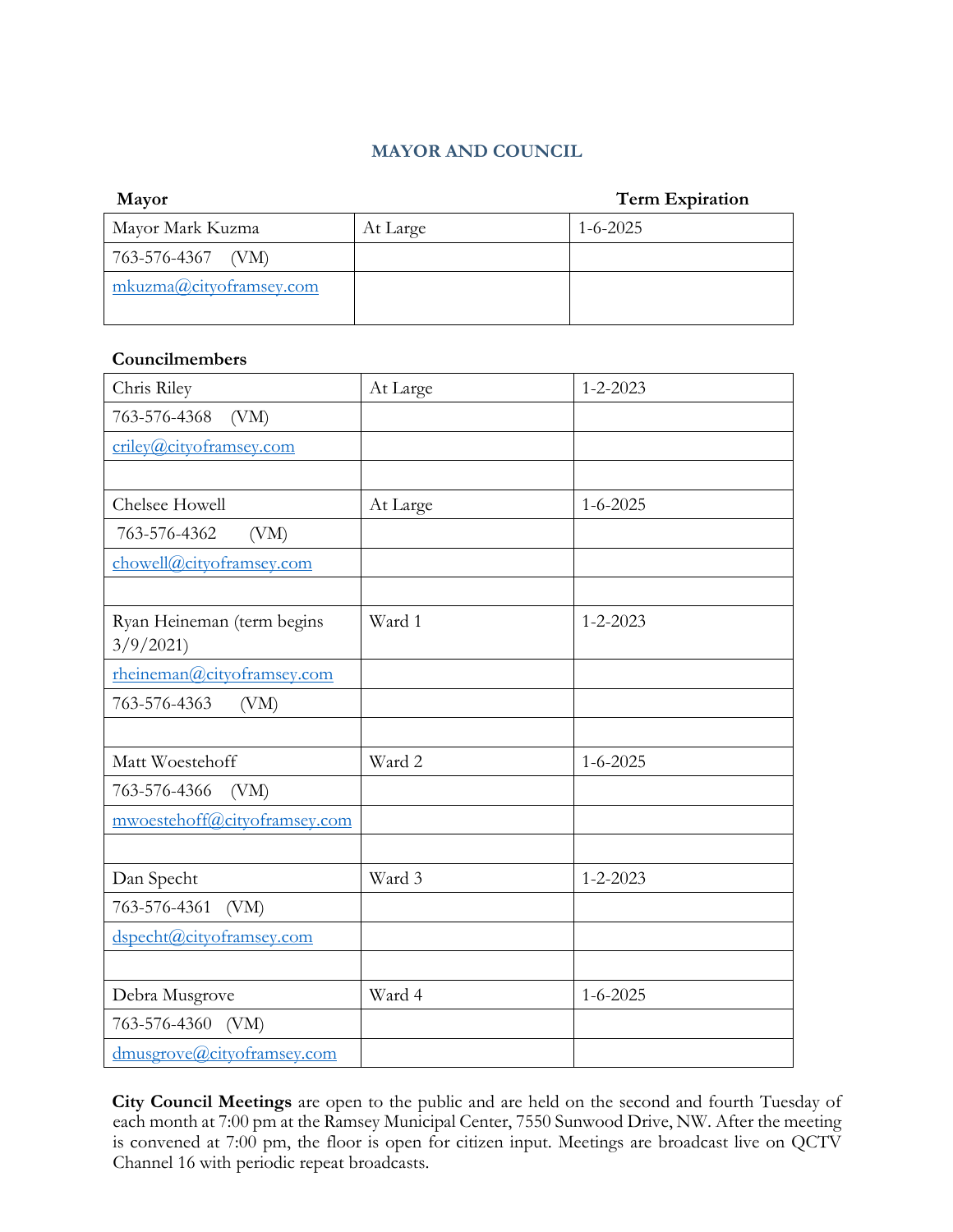Meeting schedules of other boards and commissions are included in the City of Ramsey Resident newsletter, on the City's website at [www.cityoframsey.com](http://www.cityoframsey.com/) [a](http://www.cityoframsey.com/)nd on the public notice board located in the lobby of the Municipal Center.

# **ELECTED OFFICIALS**



| Governor                                  | <b>State Auditor</b>                |
|-------------------------------------------|-------------------------------------|
| Tim Walz - DFL                            | Julie Blaha - DFL                   |
| 130 State Capitol                         | 525 Park Street - Ste. #500         |
| 75 Rev Dr. Martin King Jr. Blvd.          | St. Paul, MN 55103                  |
| St. Paul, MN 55155                        | 651-296-2551                        |
| $651 - 201 - 3400$                        | Website - www.osa.state.mn.us       |
| <b>County Commissioner District No. 1</b> | <b>Attorney General</b>             |
| Matt Look                                 | Keith Ellison - DFL                 |
| Anoka County Government Center            | 445 Minnesota Street Ste#1400       |
| 2100 - 3rd Avenue - Anoka, MN 55303       | St. Paul, MN 55101                  |
| 763-324-4700 (office) 612-558-9111 (cell) | 651-296-3353 1-800-657-3787         |
| Matt.Look@co.anoka.mn.us                  | Website - www.ag.state.mn.us        |
| <b>State Legislature</b> District 35      | <b>National Officials</b>           |
| Senator Jim Abeler                        | US Senator Amy Klobuchar - DFL      |
| 95 University Avenue W                    | 1200 Washington Avenue S. - Ste#250 |
| Minnesota Senate Bldg., Room 3215         | Minneapolis, MN 55415               |
| St. Paul, MN 55155                        | 612-727-5220 1-888-224-9043         |
| 651-296-3733                              | senator@klobuchar.senate.gov        |
| sen.jim.abeler@senate.mn                  |                                     |
|                                           |                                     |
| <b>State Representative District 35A</b>  | <b>US</b> Senator                   |
| Representative John Heinrich              | Tina Smith-DFL                      |
| 211 State Office Building                 | 60 Plato Blvd. East Suite 220       |
| 100 Rev. Dr. Martin Luther King Jr. Blvd. | St. Paul, MN 55107                  |
| St. Paul, MN 55155                        | 651-221-1016                        |
| 651-296-1729                              |                                     |
| rep.john.heinrich@house.mn                |                                     |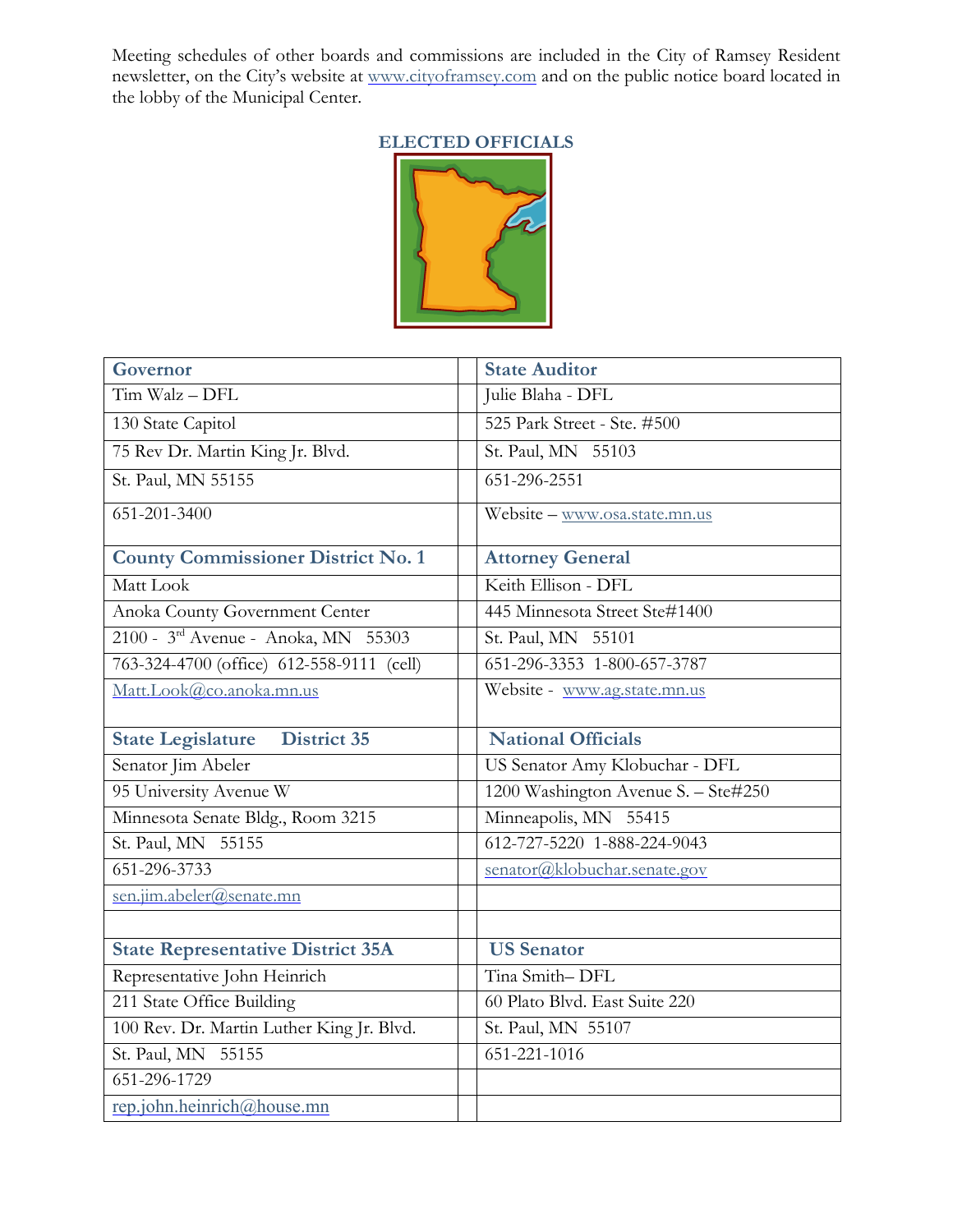| <b>State Representative District 35B</b>  | <b>Congressional District No. 6</b> |
|-------------------------------------------|-------------------------------------|
| Representative Peggy Scott                | Tom Emmer -- R                      |
| 395 State Office Bldg.                    | 9201 Quaday Avenue NE - Ste. #206   |
| 100 Rev. Dr. Martin Luther King Jr. Blvd. | Otsego, MN 55330                    |
| St. Paul, MN 55155                        | 763-241-6848                        |
| 651-296-4231                              | www.emmer.house.gov                 |
| rep.peggy.scott@house.mn                  |                                     |
|                                           |                                     |
| <b>Secretary of State</b>                 |                                     |
| Steve Simon - DFL                         |                                     |
| 180 State Office Bldg.                    |                                     |
| 100 Rev. Dr. Martin Luther King Jr. Blvd. |                                     |
| St. Paul, MN 55155                        |                                     |
| 651-201-1324                              |                                     |
| secretary.state@state.mn.us               |                                     |
| website www.sos.state.mn.us               |                                     |

# **LIST OF POLLING LOCATIONS CITY OF RAMSEY**

**Ward 1 – Precinct 1** Pathways Community Church 6341 – 167th Avenue NW

**Ward 1 – Precinct 2** Cross of Hope Church 5730 – 179th Lane NW

**Ward 2 – Precinct 1** Park Center Building at Central Park 7925 – 161st Avenue NW

**Ward 2 – Precinct 2** Independent Baptist Church 15650 Sunfish Lake Boulevard NW

**Ward 3 – Precinct 1** Ramsey Municipal Center 7550 Sunwood Drive NW

**Ward 3 – Precinct 2** Ramsey Fire Station No. 1 15050 Armstrong Boulevard NW

**Ward 4 – Precinct 1** Ramsey Fire Station No. 2 5650 Alpine Drive NW

**Ward 4 – Precinct 2** Lord of Life Church 14501 Nowthen Boulevard NW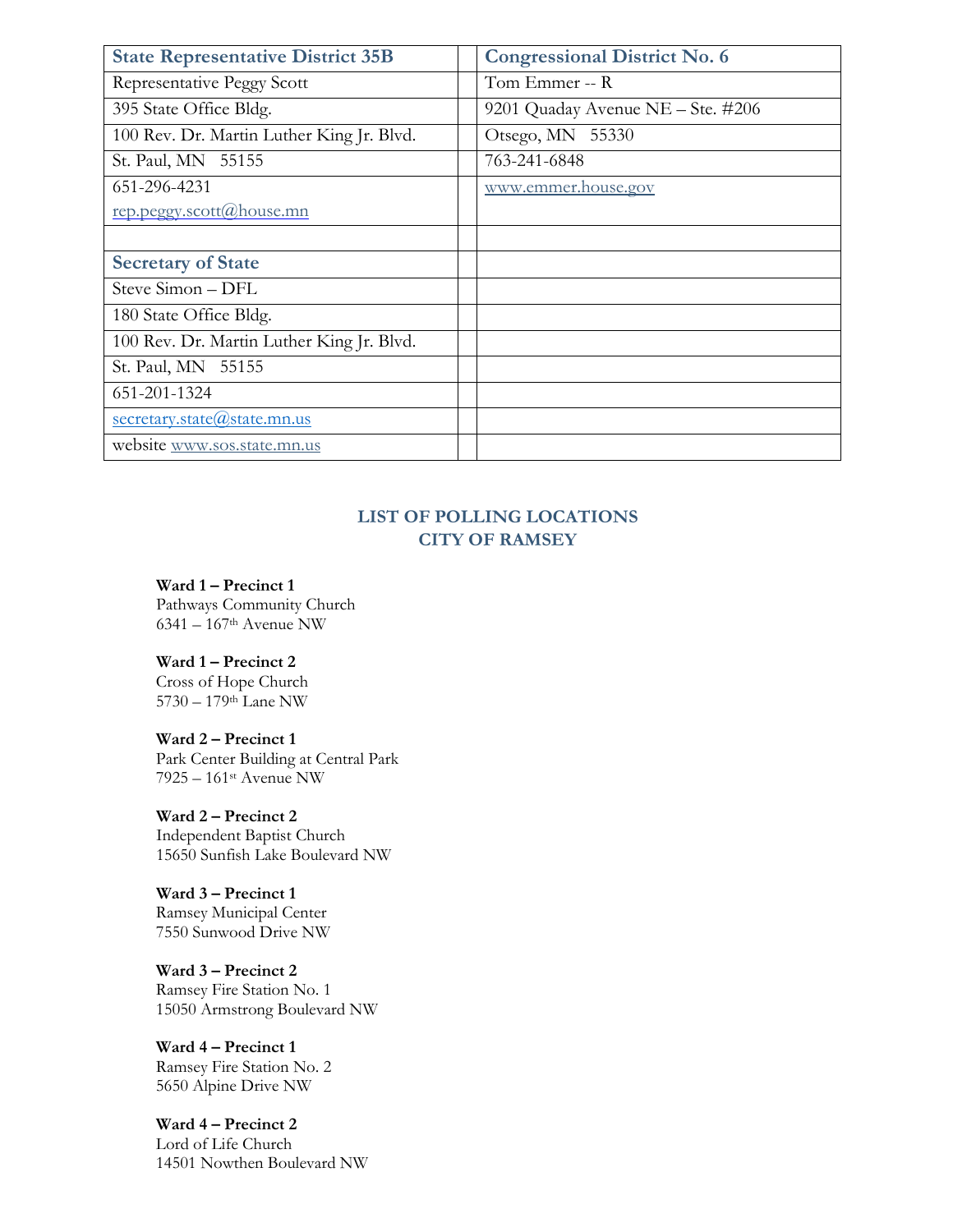#### **CITY OF RAMSEY CIVIC ORGANIZATIONS**

#### **Anoka Area Chamber of Commerce Ramsey Garden Club**

12 Bridge Square #102 Anoka, MN 55303 **Ramsey Lions Club** Phone: 763-421-7130 PO Box 771 E-mail: [Pete@anokaareachamber.com](mailto:Pete@anokaareachamber.com) Ramsey, MN 55303 Website: [www.anokaareachamber.com](http://www.anokaareachamber.com/) Email: [Ramseylions@comcast.net](mailto:Ramseylions@comcast.net)

#### **Anoka Area Girl Scouts Rum River Scout Camp**

5601 Brooklyn Blvd Contact: Dickie & Colleen Green Brooklyn Center, MN 55429 Phone: 763-427-8340 Phone: 763-535-4602 Reservations: 763-231-7203 Website: [www.girlscouts.org](http://www.girlscouts.org/)

#### **Anoka Ramsey Athletic Association (ARAA) Ramsey Seniors Club**

Dustin Reeder, President President: Lucy Eisenreich<br>
Email: secretary@arsports.org Phone: 763-421-5793 Email:  $secretarv@arsports.org$ Website: [www.arsports.org](http://www.arsports.org/)

#### **Anoka/Ramsey Women of Today**

Anokawomenoftoday.weebly.com Email: [AnokaWT@mnwt.org](mailto:AnokaWT@mnwt.org)

#### **Boy Scouts of America-Viking Council**

5300 Glenwood Avenue Minneapolis, MN 55422 Phone: 763-545-4550 Email: [ddominic@bsamail.org](mailto:ddominic@bsamail.org)

#### **4-H Clubs U of M Extension Service**

550 Bunker Lake Blvd Andover, MN 55304 Phone: 763-324-3495 Website: [www.extension.umn.edu](http://www.extension.umn.edu/)

#### **MetroNorth Chamber of Commerce**

9380 Central Avenue NE, Ste. #320 Blaine, MN 55434 Phone: 763-783-3553 E-mail: [chamber@metronorthchamber.org](mailto:chamber@metronorthchamber.org)

# **Ramsey Community Education Franklin Elementary School**

215 W. Main Street Anoka, MN 55303 Contact: Tricia Josephs Phone: 763-506-2612 Email: [Tricia.Josephs@anoka.k12mn.us](mailto:Tricia.Josephs@anoka.k12mn.us)

Pete Turok, President Email: [cityoframseygardenclub@gmail.com](mailto:cityoframseygardenclub@gmail.com)

Website: [www.ramseylions.org](http://www.ramseylions.org/)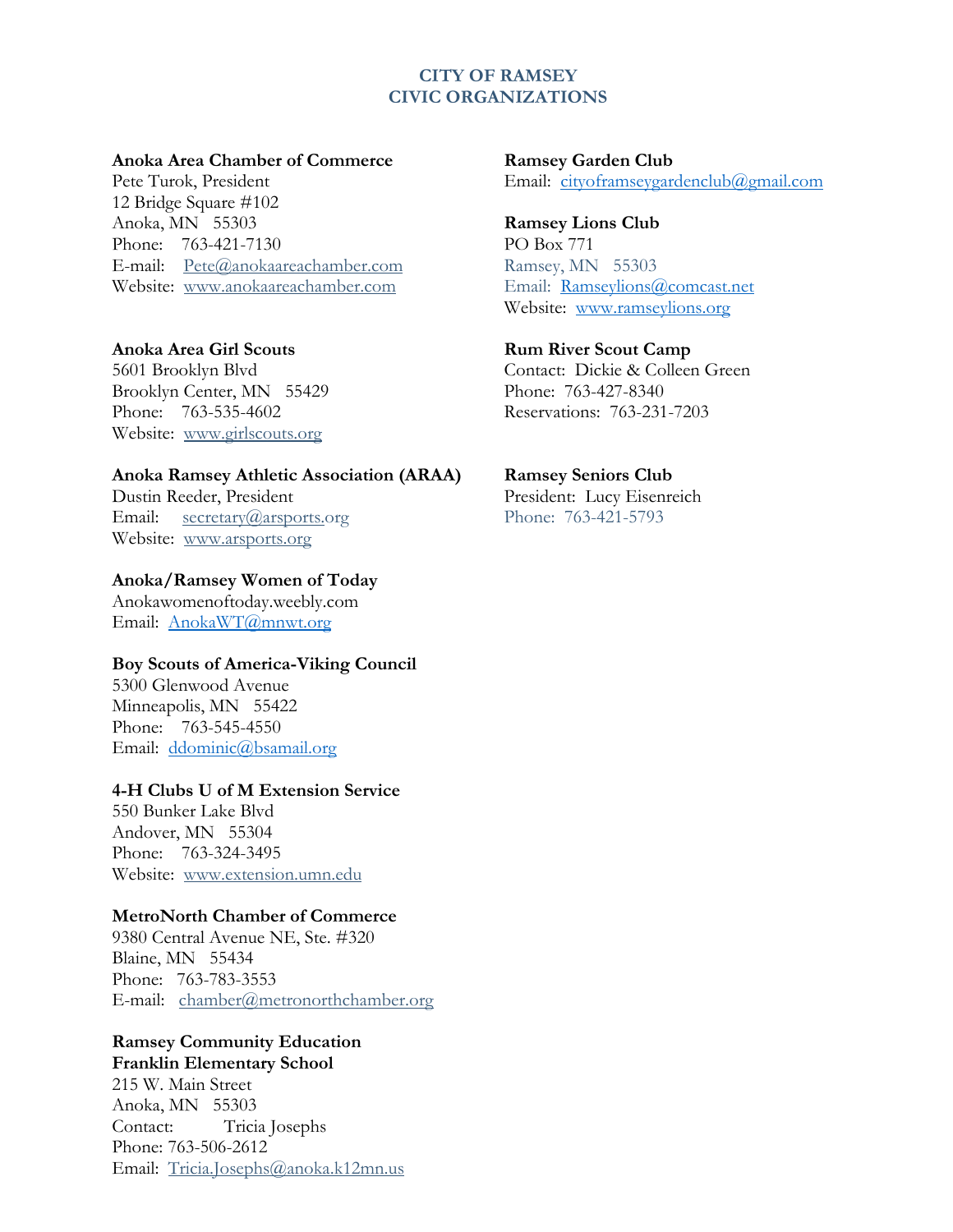#### **CITY OF RAMSEY CHURCHES**

#### **C.R.E.E.S. Ministry**

6760 Highway 10 NW Contact: Karin Limachi 763-273-4468

#### **Cross of Hope Lutheran Church**

5730 179<sup>th</sup> Lane NW Contact: Kelly Simon Phone: 763-753-2057 Email: [info@crossofhope.com](mailto:info@crossofhope.com) Website: www.crossofhope.com

#### **Freedom Christian Center**

6937 Highway #10 NW Ste. #140-60 Pastors Mark & Annah Reid Phone: 612-227-2586 Emails: mreid777@hotmail.com [freedomchristiancenter@hotmail.com](mailto:freedomchristiancenter@hotmail.com) Website: [www.freedomcc.org](http://www.freedomcc.org/)

#### **Hope Fellowship**

6000 167th Avenue NW Pastor Josh Underbakke Phone: 763-422-4928 Email: [Josh@hope-fellowship.com](mailto:Josh@hope-fellowship.com)

#### **Independent Baptist Church**

15650 Sunfish Lake Blvd. NW Pastor Matt Lendt Phone: 763-421-3050 [info@ibcramsey.com](mailto:info@ibcramsey.com)

#### **Kingdom Hall of Jehovah's Witnesses**

13751 Dolomite Street NW Dieter Scholz Phone: 763-427-3943

#### **Lord of Life Lutheran Church**

14501 Nowthen Blvd., NW Pastor David Lechelt Phone: 763-427-1100 Email: [DavidL@lol.org](mailto:DavidL@lol.org) Email: [office@lol.org](mailto:office@lol.org) Website: [www.lol.org](http://www.lol.org/)

#### **New Life Church**

17261 St. Francis Blvd. NW Pastor Ken Snyder Phone: 763-421-0166 Email: [newlifechurch@newlifemn.org](mailto:newlifechurch@newlifemn.org) Website: [www.newlifemn.org](http://www.newlifemn.org/)

#### **Northgate Church**

7295 Sunwood Drive NW Senior Pastor, Steve Perkins Phone: 763-412-1701 Pastor Jeff Gustafson Wayne Skaff 763-412-1701 Website: [https://wwwngatechurch.org](https://wwwngatechurch.org/)

#### **Pathways Community Church**

6341 167<sup>th</sup> Avenue NW Phone: 763-753-9221 Pastor: Dr. Steven Fawcett Phone: 763-464-0335 https:/[/pathwayscommunitychurch.org](http://www.pathwayscommunitychurch.org/)

# **Potter's House Christian Community Church**

6701 Highway #10 NW Bishop Adolphus D.W. Summerville 763-445-0606

#### **St. Katharine Drexel Catholic Church**

7101 143rd Avenue NW Ste. F & G Father Paul Jaroszeski Phone: 763-323-7044 Contact: Randy Bauer 763-323-4424 E-mail: [pjaroszeski@stkdcc.org](mailto:pjaroszeski@stkdcc.org) Website: [www.stkdcc.org](http://www.stkdcc.org/)

#### **Trott Brook Gospel Hall**

17301 Nowthen Blvd. NW Duane Ducommun Phone: 763-753-4212 Email: [wecare@trottbrook.org](mailto:wecare@trottbrook.org) Website: [www.trottbrook.org](http://www.trottbrook.org/)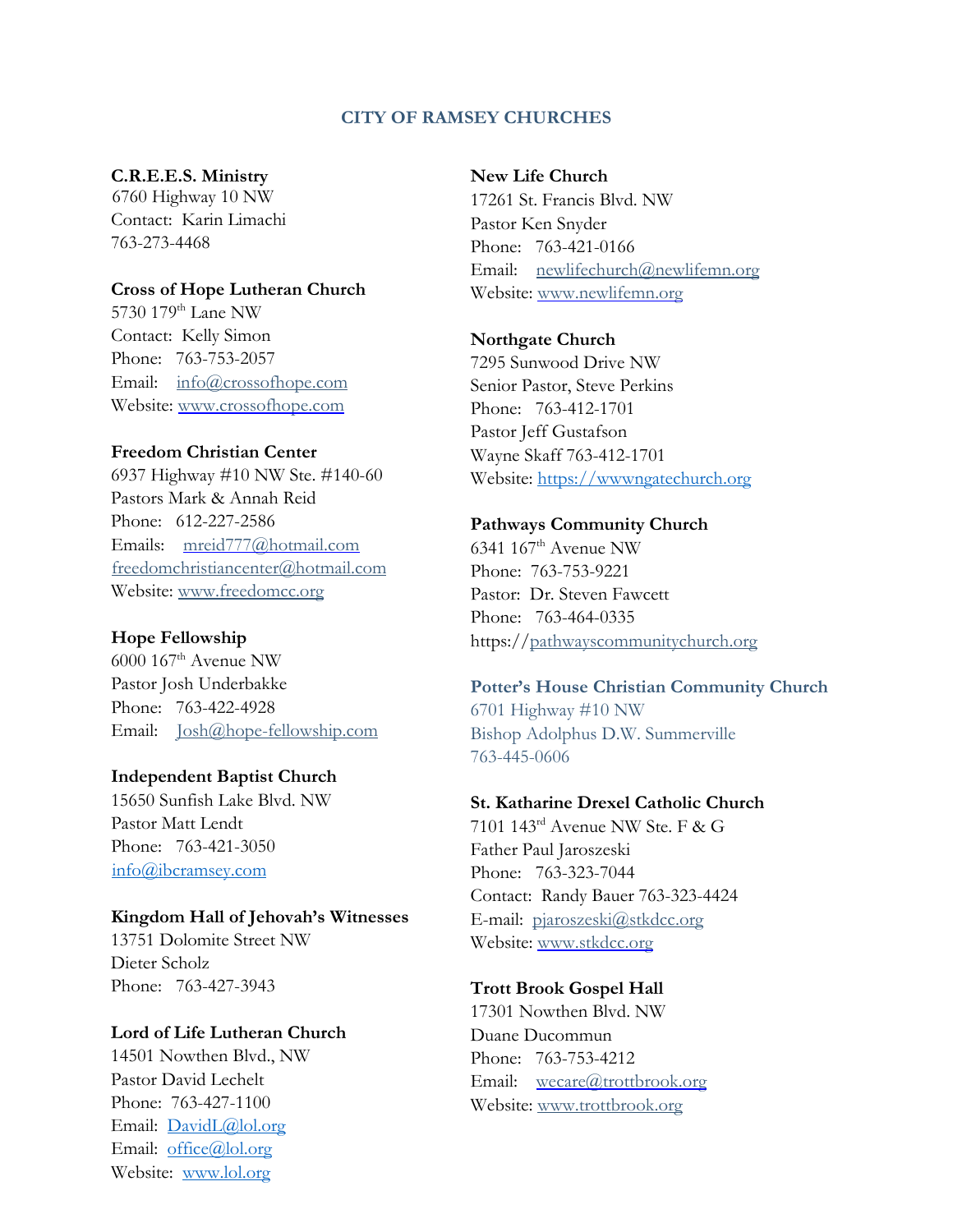# **COMMONLY REQUESTED CONTACT INFORMATION**

# **CLINICS**

| <b>Allina Medical Clinic</b>           | Health Partners RiverWay Clinic-Anoka        |
|----------------------------------------|----------------------------------------------|
| 7231 Sunwood Drive NW Ramsey, MN 55303 | 601 Jacob Lane Anoka, MN 55303               |
| 763-236-0000                           | 763-587-4400                                 |
| www.allinahealth.org                   | www.healthpartners.com                       |
|                                        |                                              |
| <b>Fairview Elk River Clinic</b>       | North Memorial Clinic – Elk River Physicians |
| 290 Main Street NW Elk River, MN 55330 | 800 Freeport Avenue NW Elk River, MN 55330   |
| 763-241-5800                           | Ste#100<br>763-581-5200                      |
| www.fairview.org                       | www.northmemorial.com                        |

# **HOSPITALS**

| <b>Mercy Hospital 763-236-6000</b>              | Mercy Hospital - Unity Campus 763-236-5000 |
|-------------------------------------------------|--------------------------------------------|
| 4050 Coon Rapids Blvd. Coon Rapids, MN<br>55433 | 550 Osborne Road NE Fridley, MN 55432      |
| www.allinamercy.org                             | www.allinahealth.org/Unity-Hospital        |

# **DENTISTS**

| Anoka-Ramsey Dental 763-427-8117             | Ramsey Dental Clinic 763-421-2660                    |
|----------------------------------------------|------------------------------------------------------|
| 5400 140 <sup>th</sup> Avenue NW. Ste. #104  | 15243 Nowthen Blvd NW                                |
| Ramsey, MN 55303                             | Ramsey, MN 55303                                     |
|                                              |                                                      |
| <b>Barnett Family Dentistry 763-712-9715</b> | <b>Rivers Bend Family Dental Clinic 763-576-1855</b> |
| 7962 Sunwood Drive NW Ste. #200              | 14061 St Francis Blvd NW                             |
| Ramsey, MN 55303                             | Ramsey, MN 55303                                     |
|                                              |                                                      |
| Metro Dentalcare 763-203-6040                |                                                      |
| 7600 Sunwood Drive NW                        |                                                      |
| Ramsey, MN 55303                             |                                                      |
|                                              |                                                      |
|                                              |                                                      |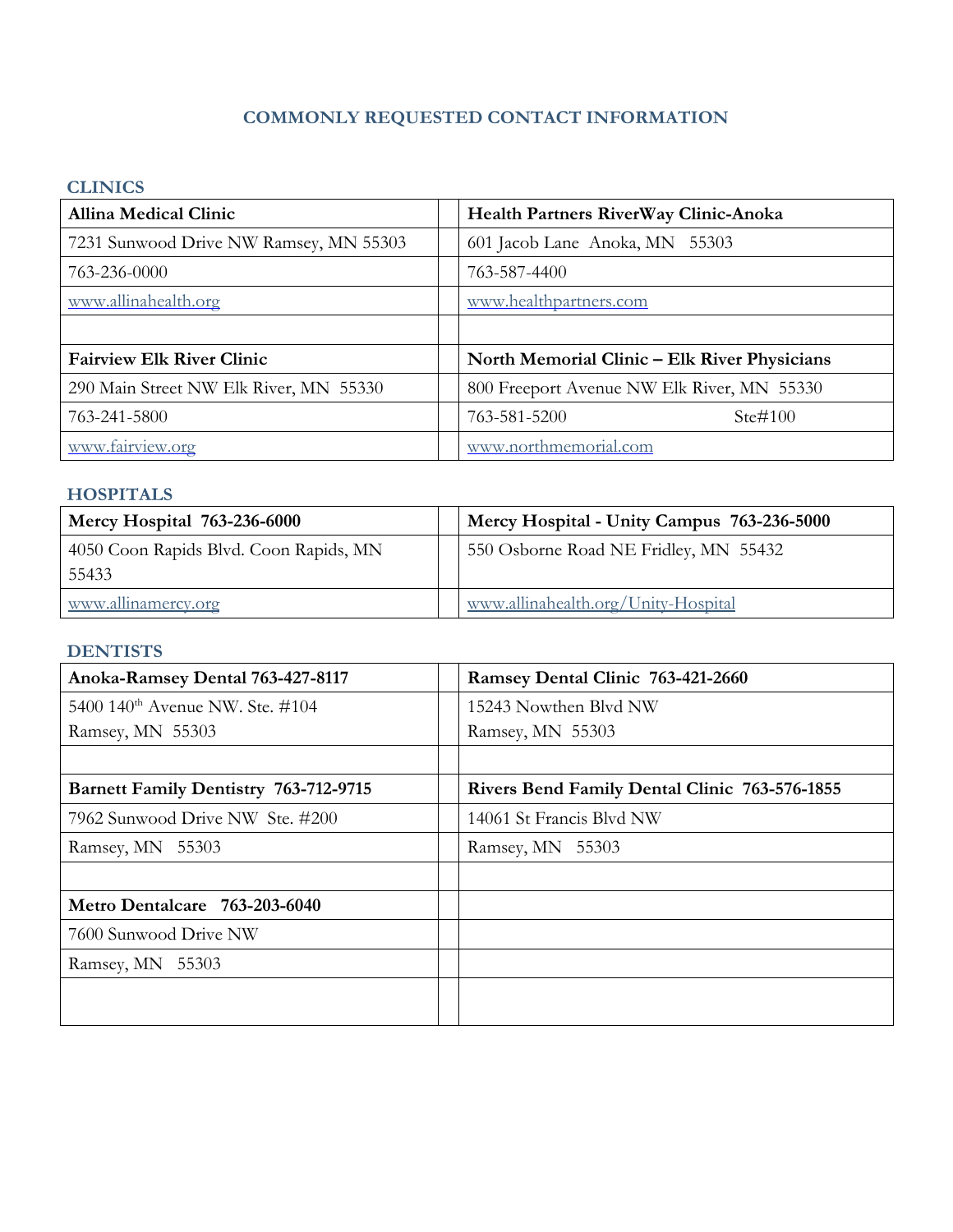# **GARBAGE HAULERS**

| <b>Residential &amp; Commercial</b>       |                                           |
|-------------------------------------------|-------------------------------------------|
|                                           |                                           |
| Ace Solid Waste, Inc. 763-427-3110        | 612-884-8008<br>Aspen Waste Systems, Inc. |
| 6601 McKinley Street NW                   | 2951 Weeks Avenue SE                      |
| Ramsey, MN 55303                          | Minneapolis, MN 55414                     |
| www.acesolidwaste.com                     | www.aspenwaste.com                        |
|                                           |                                           |
| <b>Curbside Waste INC</b><br>763-504-2872 | LePage & Sons 763-757-7100                |
| 4025 85 <sup>th</sup> Avenue North        | 23602 University Avenue NW                |
| Brooklyn Park, MN 55444                   | Bethel, MN 55005                          |
|                                           | www.lepageandsons.com                     |
|                                           |                                           |
| Randy's Sanitation, Inc.<br>763-972-3335  | Republic Services 763-784-2104            |
| 5625 Quam Avenue NW                       | 8661 Rendova Street NE                    |
| St. Michael, MN 55376                     | Circle Pines, MN 55014                    |
| www.randyssanitation.com                  | www.republicservices.com                  |
|                                           |                                           |
| Walters Recycling & Refuse Inc. 763-780-  | Waste Management of MN Inc.               |
| 8494                                      | 952-890-1100                              |
| $2830~101$ <sup>st</sup> Avenue NE        | 10050 Naples Street NE                    |
| Blaine, MN 55449                          | Blaine, MN 55449                          |
| www.waltersrecycling.com                  | www.wmtwincities.com                      |
|                                           |                                           |

| <b>LIBRARY</b>                    | <b>POST OFFICE</b>                |
|-----------------------------------|-----------------------------------|
| Rum River Library 763-324-1520    | Anoka Post Office 763-421-1115    |
| 4201 $6th$ Avenue Anoka, MN 55303 | 2168 $7th$ Avenue Anoka, MN 55303 |
| www.anoka.lib.mn.us               | www.usps.com                      |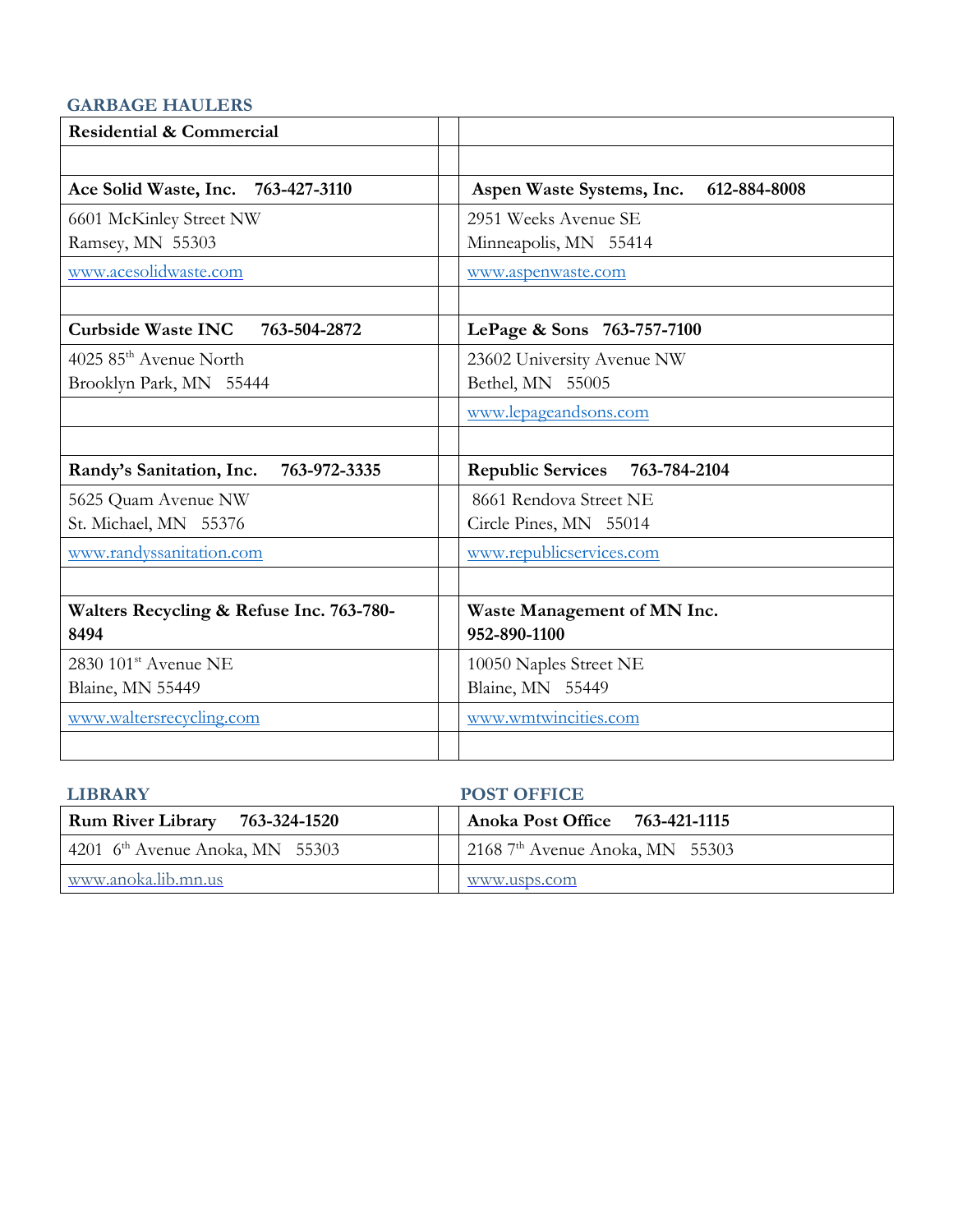# **MORE INFORMATION ABOUT THE CITY OF RAMSEY**

**Quad Cities Cable Television (QCTV):** City Council, Planning Commission, Park and Recreation Board, Economic Development Authority and Environmental Policy Board Meetings are televised live and re-broadcast on Comcast Channel 16. To view broadcast schedules or to watch meeting recordings, please visit [www.QCTV.org.](http://www.qctv.org/) QCTV also broadcasts local channels 15 and 19. Channel 15 broadcasts various community programs and channel 19 broadcasts a bulletin board for upcoming community events.

**Ramsey Resident Newsletter:** The City Newsletter is published at least six times per year and is delivered via US Mail to every address in Ramsey. Questions regarding the newsletter may be directed to the Administrative Clerk, Kathy Schmitz at 763-433-9844, or email kschmitz@cityoframsey.com.

**Snow Plowing and Icy Roads:** To report a plowing problem or slippery intersection or road, contact Public Works, Mary Jo Warner at 763-433-9820, or email [mwarner@cityoframsey.com.](mailto:mwarner@cityoframsey.com) For updates on plowing operations, during a snow event, call the snow plowing hotline at 763-433-9852.

**Clearing Your Driveway of Snow:** Do not shovel, plow or blow snow into the street or across the street into the adjacent right-of-way. This is a violation of Minnesota State Statute 160.2715. Individuals who throw their snow into the street make it more difficult to clear the street, particularly cul-de-sacs. It also creates ice hazards as other vehicles drive over the snow and compact it. You may want to wait to shovel the end of your driveway and mailbox area until after the plow has cleared the street curb to curb. The plow may come through several times before completion and this will save you from repeating the shoveling process. Snow must remain on your own property.

**Recreational Vehicles:** The City of Ramsey regulates the operation of recreational vehicles within the City. More information on City and State regulations is available at [www.cityoframsey.com/226/recreational-vehicles](http://www.cityoframsey.com/226/recreational-vehicles) or by contacting the Ramsey Police Department at 763-427-6812.

**Special Assessments and Escrows:** Contact Cindy Nelson (Finance Office) at 763-433-9822, or email [cnelson@cityoframsey.com.](mailto:cnelson@cityoframsey.com)

**Tree Questions:** The City of Ramsey is proud to be a Tree City. Contact the City Planner, Chris Anderson at 763-433-9817, or email *canderson@cityoframsey.com*. The City of Ramsey also has a Tree Book, which serves as a reference guide for choosing, caring for and planting trees, available online, as well are other resources related to trees at [www.cityoframsey.com/environment.](http://www.cityoframsey.com/environment)

**Business Operation in Residential Areas:** Operation of a home business requires that the resident apply for and receive a Home Occupation Permit. Apply for a permit for home occupation by submitting the required information to the Community Development Department. Residents should contact the Community Development Department at 763-433-9860, Brian McCann or email [bmccann@cityoframsey.com](mailto:bmccann@cityoframsey.com) for more information.

**Conditional Use and Interim Use Permits:** Certain uses require the issuance of a Conditional Use Permit or an Interim Use Permit to study site-specific conditions. Contact the Community Development Department at 763-433-9860, Brian McCann or email **bmccann@cityoframsey.com**.

**Owning Four or More Dogs:** Requires a Private Kennel Permit. Contact the Community Development Department at 763-433-9860, Brian McCann or email **bmccann**@cityoframsey.com.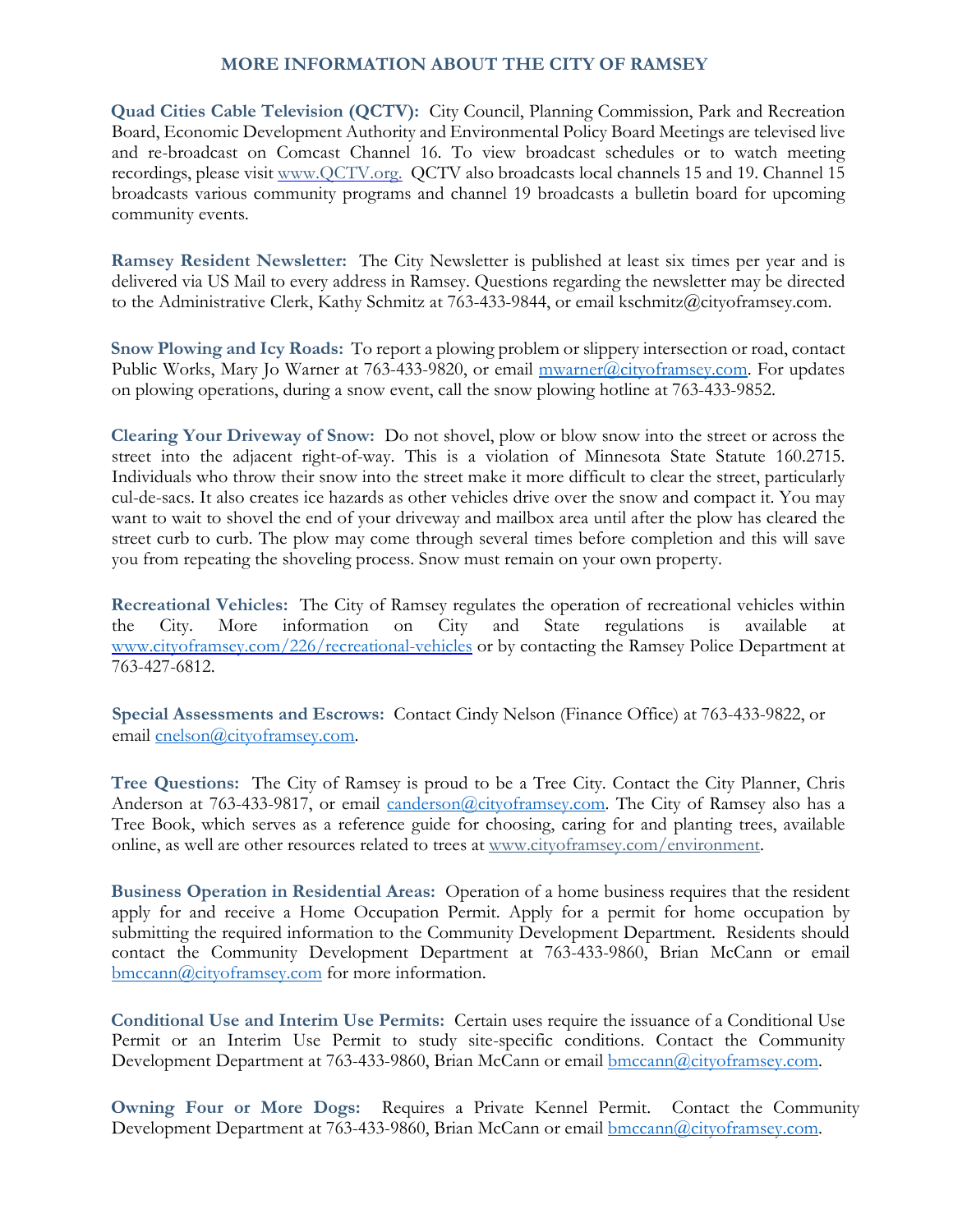**Off-Leash Dog Park:** Attention, all dog owners! If you have not already treated your dog to a visit to the off-leash dog park, you should plan your outing today.

The off-leash dog area is located at Alpine Park, 6600 Alpine Drive (between Ramsey Blvd and Sunfish Lake Blvd). The designated off-leash area is located in the center of Alpine Park beyond Ball Fields #2 and #3. The "Bark Park" also has a pet fountain and seating.

Dogs – please remind your owners to pick up after you. It is important for Ramsey's Parks and Trails to remain safe and pleasant for all users. If your owners have any questions or comments, they can contact Mark Riverblood, Parks and Assistant Public Works Superintendent at 763-433-9853 or email [mriverblood@cityoframsey.com.](mailto:mriverblood@cityoframsey.com)



**Horses:** Residents may have horses in accordance with City Code. Parcels with at least 1.5 acres are eligible to have horses and require the submittal of a scaled site plan/plot diagram. Horses are not allowed on parcels with less than 1.5 acres. Please contact the Community Development Department at 763-433-9860, Brian McCann or email **bmccann@cityoframsey.com** for more information.

**Recreation Programs:** The City of Ramsey strives to provide a variety of quality recreation opportunities for residents to practice healthy living, connect with the community, get in touch with their artistic side, immerse in nature and even learn a new skill. Program opportunities include: yoga in the parks, community art projects, line dancing, community events, Summer Concerts Thursday evenings' at The Draw and more. To view more information on the latest recreation programs, please visit: [www.cityoframsey.com/parkevents](http://www.cityoframsey.com/parkevents) or contact Abby Proulx at [aproulx@cityoframsey.com](mailto:aproulx@cityoframsey.com) or 763-433-9883.

**Happy Days Festival:** Happy Days is the City of Ramsey's annual hometown festival. This popular event takes place in early September and is located within The COR (North of Highway 10 near the Ramsey Municipal Center). The Happy Days Festival hosts a large array of family friendly activities and events during the day, including a 5k, car show, parade, expo, food vendors and more. Most events are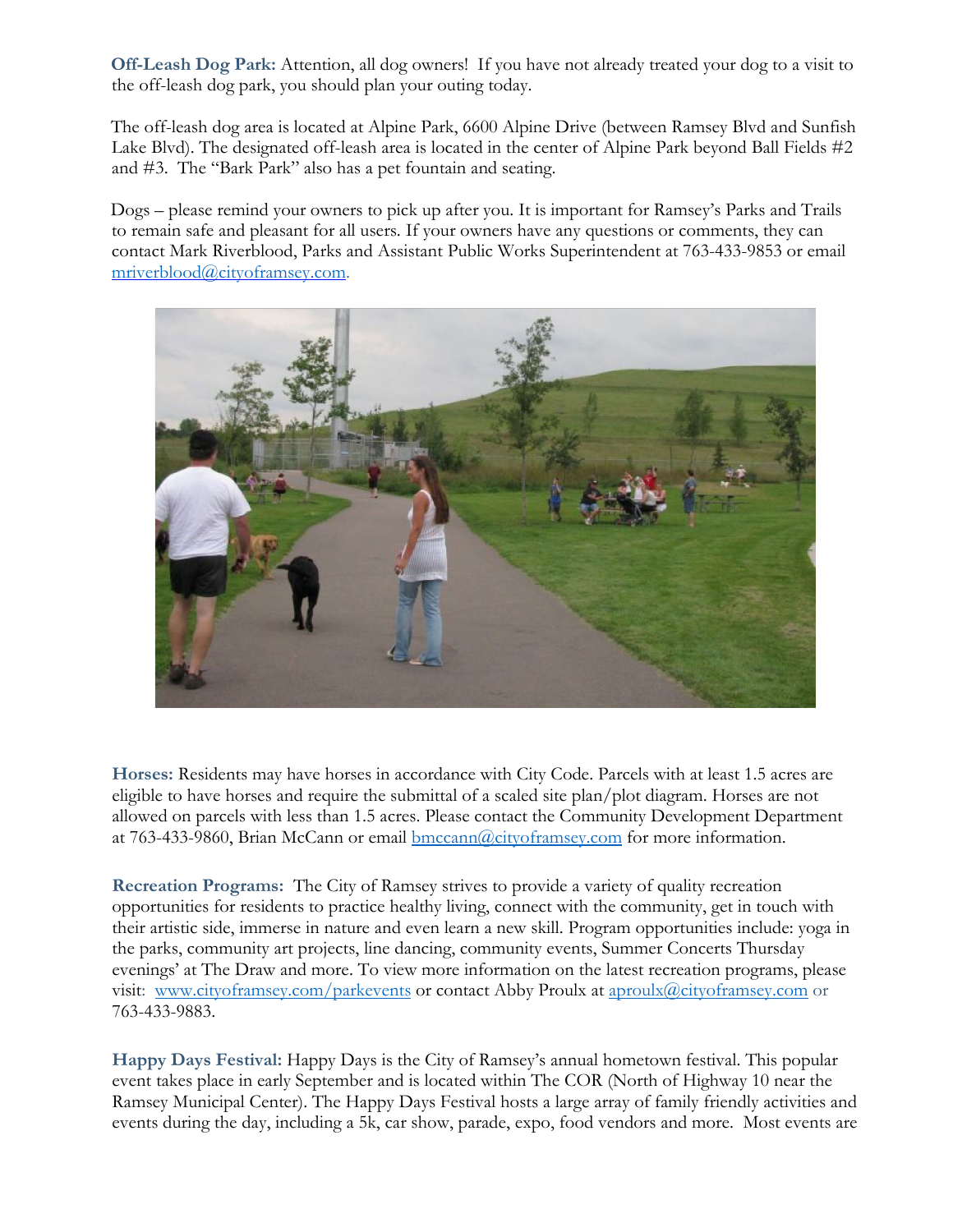free thanks to the contributions of our generous sponsors. To learn more visit our website at [www.cityoframsey.com/343/Happy-Days.](http://www.cityoframsey.com/343/Happy-Days)

**Recycling Day Events:** The City has two recycling day events each year. These events are designed for residents to dispose of materials generally not accepted in the curbside program, including electronics, appliances, scrap metal, tires, batteries, used oil, antifreeze, oil filters, mattresses, box springs and document shredding. Watch the Ramsey Resident for dates and locations of drop-offs. Typically, they are held on the first Saturday in May, and the last Saturday in September at the Public Works Facility located at 14100 Jasper Street. **Note: cell phones, (no accessories please) rechargeable batteries and inkjet printer cartridges can be recycled at City Hall at any time during normal business hours.** Contact Chris Anderson at 763-433-9817 or email canderson activo framsev.com for more information, or visit our website at [canderson@cityoframsey.com](mailto:canderson@cityoframsey.com) for more information, or visit our website at [www.cityoframsey.com/576/recycling.](http://www.cityoframsey.com/576/recycling)

#### **BUILDING DIVISION INFORMATION**

The Building Division staff is here to help ensure all your construction projects meet the requirements of the Minnesota State Building Code. Please, feel free to stop by.

#### **Why do I need a permit?**

A permit ensures proper services provided to safeguard life, health, property and public welfare. If work is done improperly, such work can become unsafe for the homeowners and their families, as well as devalue their home. Homeowners doing their own project need to obtain the necessary permit(s) and call to arrange the required inspections.

When a contractor is hired, the homeowner may direct the contractor to obtain the necessary permit(s) enabling both the homeowner and the contractor to work with City staff to make sure the work is complete according to code.

#### **When do I need a permit?**

Building permits are required to construct, add onto, alter, remove, demolish or repair a structure.

If you are making changes, repairs, alterations or additions to any structure, such as your home, office, basement, swimming pool, garage, deck, porch or storage shed, a building permit may be required before you begin construction.

Mechanical permits are required for installation or replacement of mechanical systems in structures. This includes furnaces, air conditioners, gas lines, gas fireplace inserts and additional ductwork.

Plumbing permits are required for all new or replacement fixtures in structures and added gas lines for anything other than the main heating system of the structure. This includes replacement water heaters, water softeners and plumbing fixtures.

Building permit fees vary according to the value of construction. Mechanical and Plumbing permit fees are based upon the type of installation.

The City administers the State electrical code locally in the City of Ramsey and contracts with Tokle Inspections to administer said code. Scheduling for electrical inspections, should be directed to Tokle Inspections, Peter Tokle @ 763-754-2983 Monday through Friday between 7:00 and 8:30 am, or visit [www.tokleinspections.com.](http://www.tokleinspections.com/)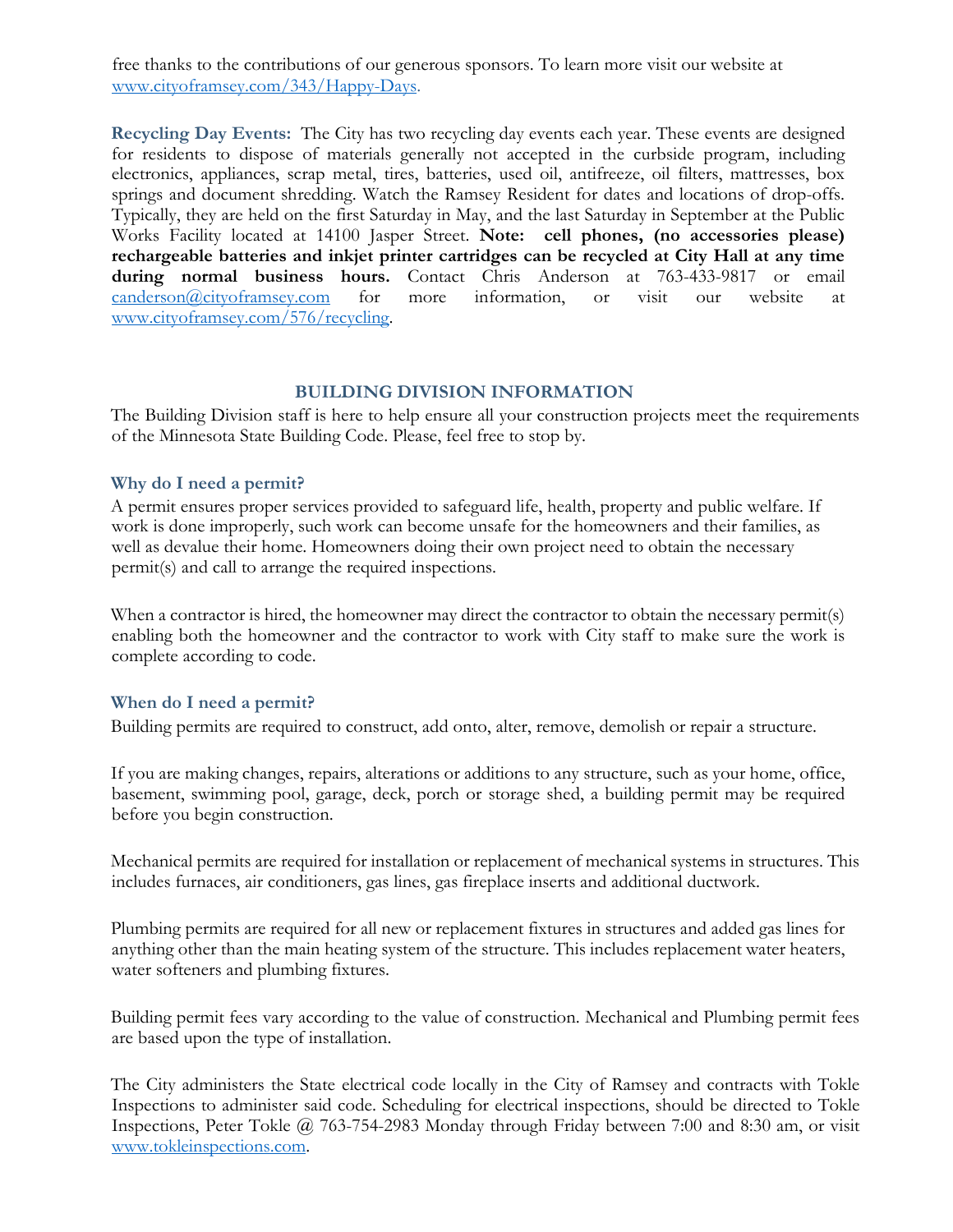#### **Visit [www.cityoframsey.com/permits](http://www.cityoframsey.com/permits) to:**

- View informational handouts
- Apply for permits
- Schedule inspections
- View inspection results

OR:

- Contact Inspections Staff
- [permits@cityoframsey.com](mailto:permits@cityoframsey.com)
- $763 433 9850$

Final Inspections Comment. Once you have received any necessary permits from the City to perform the work on your property, it is always a good idea to make sure the City Building Inspector has inspected the work covered under your permit. These required inspections, are on the City inspection card you receive from the building division when picking up the permit. The State building code requires the "applicant" to contact the building division for all the required inspections, although the owner is the responsible party for making sure the work is completed, inspected and approved.

# **FIRE DEPARTMENT INFORMATION**

Fire Department questions, please call 763-427-4452.

**Paid On-Call Firefighters:** The City recruits for paid on-call firefighters on an "as needed" basis. Applications are available during the recruitment period on the Employment page of our website at [www.cityoframsey.com.](http://www.cityoframsey.com/)

### **Recreational Fires: Permits are not required for fires under three (3) feet in diameter.**

A recreational fire means a fire set with approved starter fuel contained within the border of a recreational fire site using dry, clean wood; producing little detectable smoke, odor or soot beyond the property line; conducted with an adult tending the fire at all times. For recreational, ceremonial, food preparation or social purposes; extinguished completely before quitting the occasion; and respecting weather conditions, neighbors, burning bans and air quality so that nuisance, health or safety hazards will not be created. In no event shall a recreational fire be closer than twenty-five feet to any structure, unless approved by the Fire Chief or Fire Marshal. Fires shall not be allowed to smolder with no flame present.

Permitted starter fuels include dry paper, clean cardboard, liquid charcoal fire starter, paraffin candles, propane gas torches or clean and dry kindling/limbs. Burning hours are Monday – Friday 6:00 pm-6:00 am, Saturday – Sunday 12:00 pm – 6:00 am and Federal Holidays 12:00 am – 6:00 pm.

A recreational fire site is an area of no more than a three (3) feet diameter circle; completely surrounded by non-combustible and non-smoke or odor producing material, either of natural rock, cement, brick, tile or blocks of ferrous metal only; and is located depressed below ground, on the ground or on a raised bed. Included are permanent outdoor wood burning fireplaces. Mobile cooking devices such as manufactured hibachis, charcoal grills, wood smokers and propane or natural gas devices are not defined as recreational fires. **Burning barrels are prohibited. It is illegal to burn garbage, furniture, construction material and alike.** 

**Open Burn: Permits are required for fires over three (3) feet in diameter.**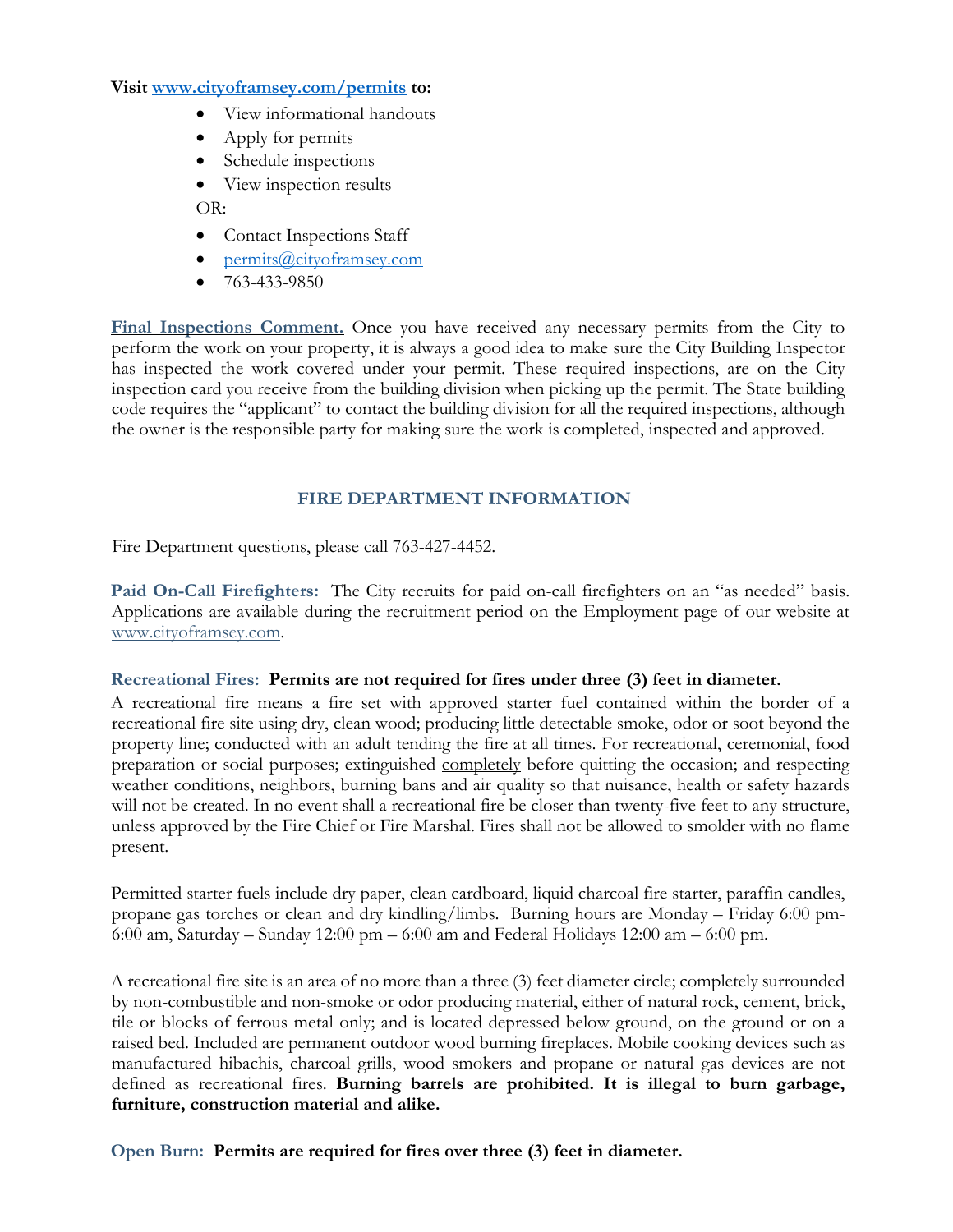Fires found to be exceeding the above listed guidelines for recreational fires, shall be considered open burns, for which a permit is required. Any person conducting an open burn without the necessary permit shall be required to extinguish said fire and can be cited and prosecuted under City Code § 7.83. Conviction of violation of this ordinance is punishable as a misdemeanor in addition to possible civil damages for injury or property damage and assessed cost of fire suppression services from the Ramsey Fire Department at the rate of \$300.00/hour plus any other costs incurred by the City.

Applications for an open burn permit are available upon request. Please contact the Fire Department through City Hall regarding permitted purposes, permitted materials and fire safety requirements for open burns prior to preparing the pile. Please allow at least ten (10) days after preliminary inspection to process the application. The rate schedule for approved applications for open burn permits is as follows:

| Non-refundable application fee             |                              |
|--------------------------------------------|------------------------------|
| Residential                                | \$25.00                      |
| Open burn permit fire suppression escrow   | \$500.00                     |
| Open burn permit fire suppression services | $$300.00/hr. - min. $300.00$ |

# **FIRE SAFETY/AIR QUALITY REQUIREMENTS OF OPEN BURN PERMITS**

#### **You are responsible:**

- To keep the fire under control and to assume responsibility for all damages and costs that may result from burning done under the permit.
- To attend the fire until completely extinguished.
- Not to burn if there is a practical alternative method for disposal of the material such as chipping or composting.
- To use a clean burning device to start a fire.
- Not to conduct burning during any air quality alert.
- Not to burn paper or cardboard except as provided under Minnesota Statute 17.135.
- To extinguish the fire immediately if the permit is revoked.
- To have the permit available at the burn site for inspection.
- That prevailing wind **MUST** be away from nearby occupied buildings and not to exceed 10 mph.
- That fire will not be allowed to smolder without flame.
- Burning barrels are prohibited, as well as burning leaves, garbage, furniture etc.

**Prohibited Materials:** oils, rubber, plastics, tires and chemically treated materials such as railroad ties, treated lumber, composite shingles, tar paper, insulation, composition board, sheetrock, wiring, paint and hazardous and industrial solid waste and alike.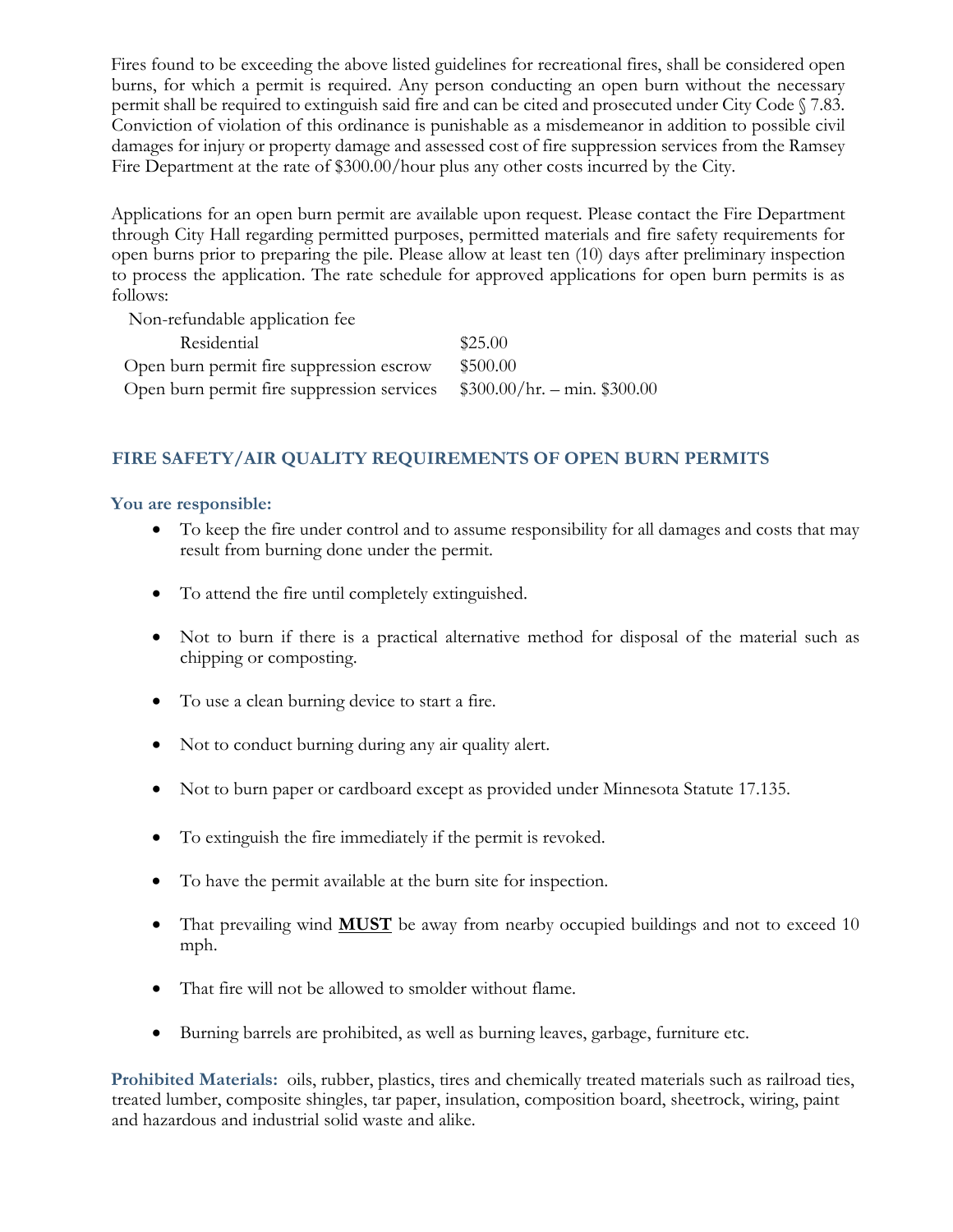MINNESOTA RULES parts 7005.0705 to 7005.0805 "Open Burning", Minnesota Statutes 88.16 to 88.17 and Minnesota Fire Code are adopted by reference and made a part of Ramsey City Code.

# **PARKING**

# **Parking is prohibited on City Streets:**

- Between the hours of 2:00 am and 6:00 am
- Within twenty (20) feet of a fire hydrant
- Within a properly marked fire lane
- Within a cross walk
- Within twenty (20) feet of a cross walk at an intersection
- At any place where official signs prohibit stopping
- On any boulevard
- Directly across from or within three (3) feet of either side of a public or private driveway
- With the keys in the ignition. (Passenger automobiles parked on a public street, alley, public parking lot, or place affected with a public interest in the City shall lock the ignition, remove the key and take the key with him/her.)
- When, within the preceding 24 hours, there is an accumulation of falling or blowing snow three (3) inches or more in depth at street level anywhere within that block, until the block has been cleared of snow from curb to curb (commonly referred to as "snowbirds").

**Off-Street Parking Restrictions.** Off-street parking in residential areas is permitted only on an improved surface. Blacktop or concrete is required in all MUSA areas. For a complete list of regulations, please refer to City Code Section 117.355 (Residential off-street parking).

- Currently licensed and operable motor vehicles, the primary purpose of which is for private transportation or recreational use may be parked in the front yard if on a driveway or in the side or rear yard provided they are parked on a residential parking surface that consists of either bituminous pavement or concrete in the MUSA area, or recycled concrete, bituminous or prepared gravel outside of those boundaries. The number of items allowed is based on lot size. Call Community Development at 763-433-9860, Brian McCann or email [bmccann@cityoframsey.com](mailto:bmccann@cityoframsey.com) for more information.
- Commercial use motor vehicles and equipment may be parked outside for short-term periods (8 hours or less) or for longer terms under the following conditions:

The vehicles and/or equipment are screened to a degree of 75 percent at ground level view, within the MUSA and to a degree of 50 percent at ground level view outside the MUSA.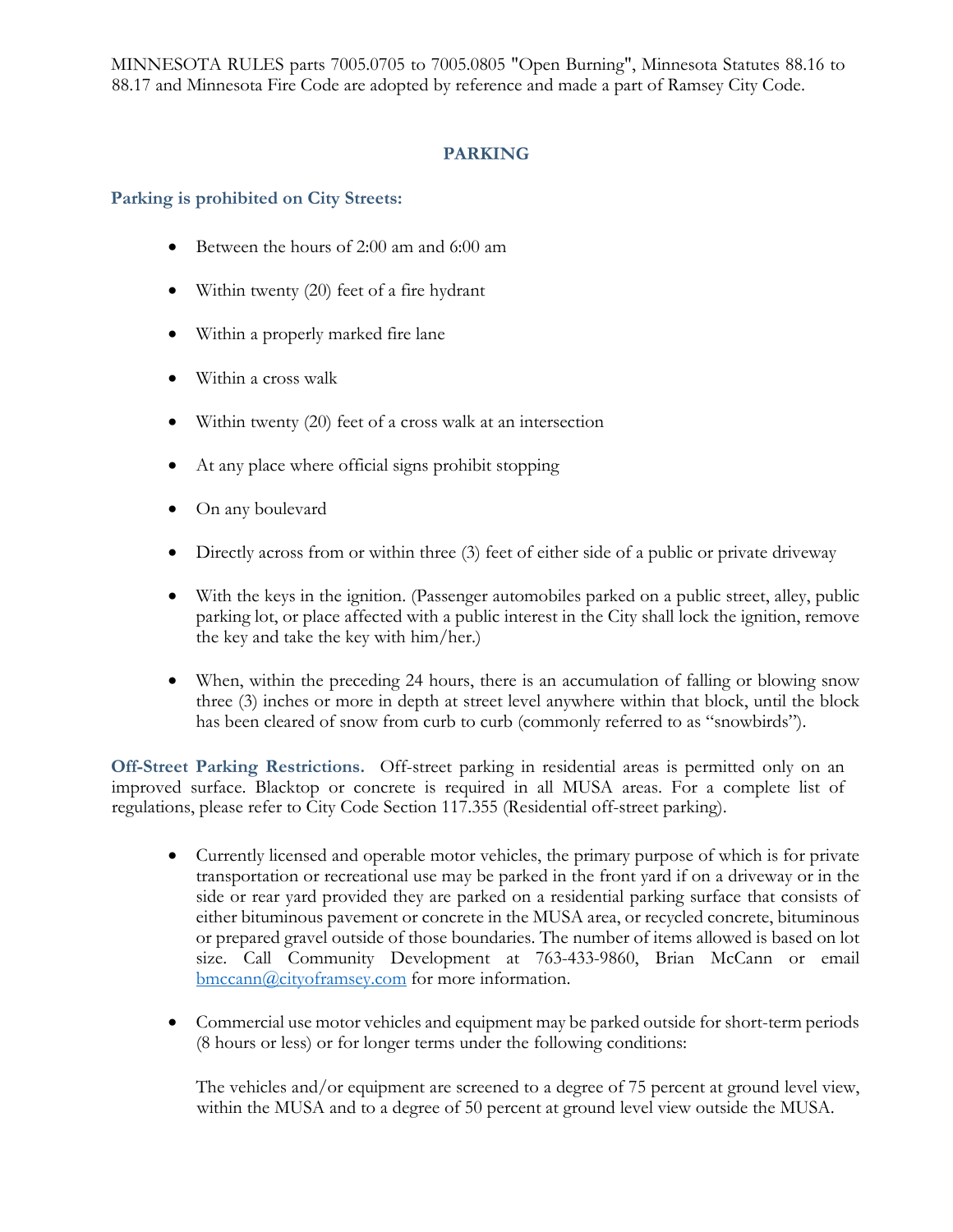The vehicles and/or equipment shall be parked only in the side yard or rear yard of the subject property and said items shall be parked on a residential parking surface that consists of either bituminous pavement or concrete, or outside the boundaries of the MUSA on a minimum of con bit or prepared gravel with at least 2 inch base.

**An "Interim Use Permit"** is required for all commercial use vehicles and equipment that cannot meet the criteria established above.

Active agriculture vehicles and equipment necessary to sustain agricultural uses are allowed and not required to park on prepared surfaces or screened.

The person owning or leasing the parcel must own private and/or commercial use type motor vehicles and equipment parked on properties. MN Department of Motor Vehicles registration records will be used to determine the owner of registered vehicles and/or equipment and said owner's address.

For more information regarding parking of private or commercial vehicles and/or equipment, please contact the Community Development Department at 763-433-9860, Brian McCann or email [bmccann@cityoframsey.com.](mailto:bmccann@cityoframsey.com)

# **TREES/PLANTINGS AND STREET VISIBILITY**

Safety on our streets depends on good visibility. Vegetation growing in easements and/or road rightof-ways may obscure sight lines, endangering motorists and pedestrians. Overgrown vegetation needs to be pruned, removed or transplanted.

Planting under power lines, in the road easement, or near property lines may create problems in the future. Spruce trees, for instance, hold their lower limbs, making them a popular choice for screening purposes. However, the same characteristic creates problems when the tree matures and begins blocking sight lines. When this happens, the tree needs to be radically pruned, destroying its beauty. When choosing trees for your yard, please consider carefully their location and mature size and growth characteristics before planting.

If you have questions regarding tree selection and their individual traits, please contact the City Planner, Chris Anderson at 763-433-9817, or email [canderson@cityoframsey.com.](mailto:canderson@cityoframsey.com) The City of Ramsey Tree Book, a reference guide for choosing, caring for and planting trees, is available online at [www.cityoframsey.com/environment.](http://www.cityoframsey.com/environment)

Questions regarding sight line problems, easement, right-of-way, tree trimming and/or removal, may be directed to Grant Riemer, Public Works Superintendent at the Public Works Department at 763-433 9863, or email [griemer@cityoframsey.com.](mailto:griemer@cityoframsey.com)



**www.gopherstateonecall.org**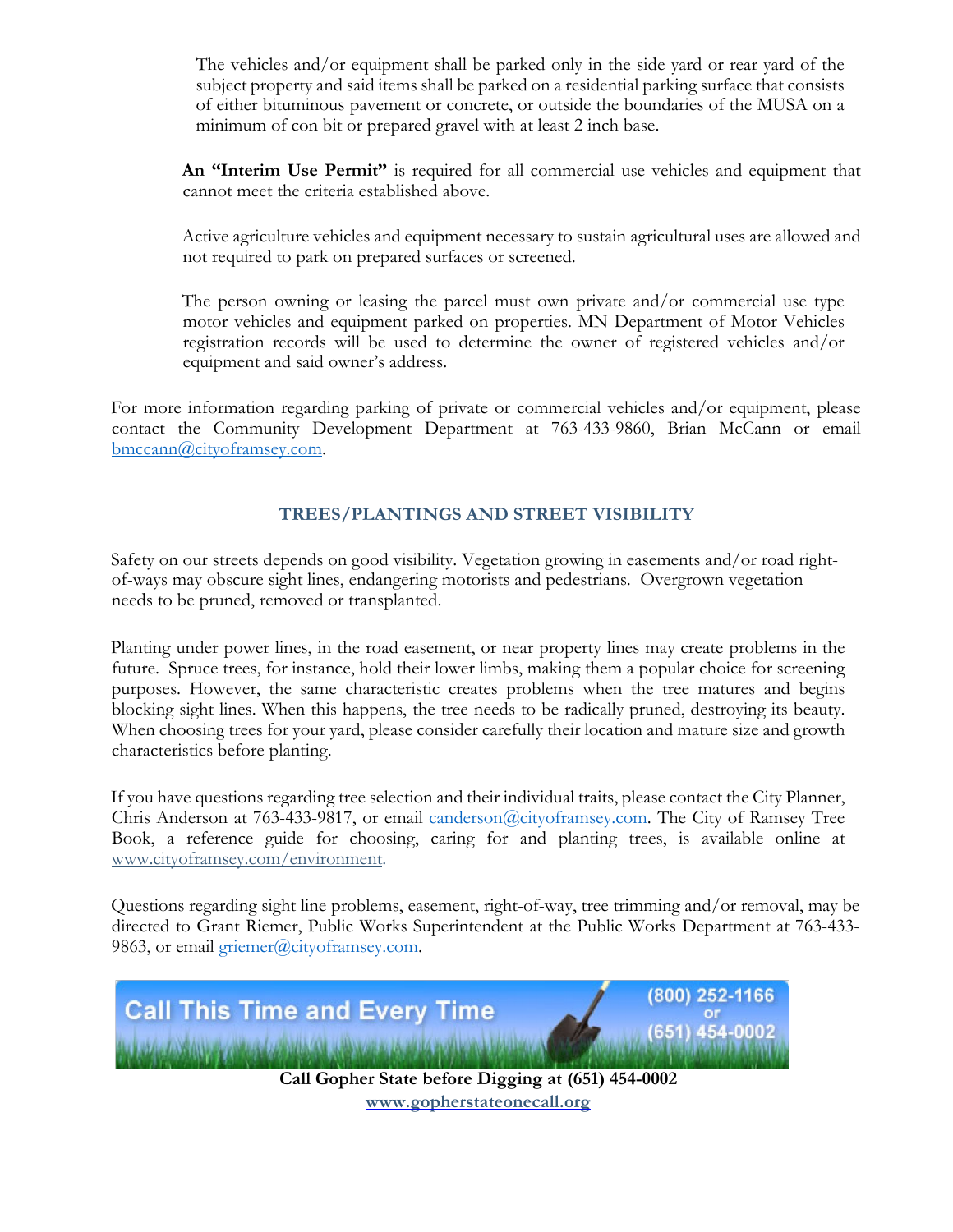For all other questions regarding tree health, location or preservation, recommended species planting for your site, or Oak Wilt/EAB concerns, contact the City Planner, Chris Anderson at 763-433-9817 or email [canderson@cityoframsey.com.](mailto:canderson@cityoframsey.com)

# **FUN FACTS ABOUT THE CITY OF RAMSEY**

- Ramsey has a population of over 25,598 and growing.
- Ramsey is home to over four hundred businesses such as Connexus Energy, Life Fitness, Ace Solid Waste, Altron Manufacturing, Anderson Dahlen, Multi-Source Manufacturing, RJM, Vision Ease Lens etc.
- Ramsey covers 28 square miles and is bordered by both the Rum and Mississippi Rivers.
- Ramsey offers two championship public golf courses, The Links at Northfork and Rum River Hills.
- Ramsey has two regional parks, four Community parks and a network of trails and neighborhood parks.
- Ramsey is working to develop a new downtown, The COR, (an acronym for The Center of Ramsey).
- Ramsey is served by 53 volunteer paid on-call Fire Fighters, and has three Fire Stations.
- Ramsey has the Northstar Ramsey Station, check MetroTransit.org or call 612-373-3333 for updates.

### **DEMOGRAPHIC SUMMARY FOR THE CITY OF RAMSEY**

| Population (2014 Census Population Estimate)    | 23,668 |
|-------------------------------------------------|--------|
| 2020 Population Forecast (Metropolitan Council) | 26,400 |
| 2030 Population Forecast (Metropolitan Council) | 30,700 |
| 2040 Population Forecast (Metropolitan Council) | 34,700 |
| Households (Metropolitan Council)               | 8,500  |
| 2020 Household Forecast (Metropolitan Council)  | 9,400  |
| 2030 Household Forecast (Metropolitan Council)  | 11,300 |
| 2040 Household Forecast (Metropolitan Council)  | 13,000 |
| Employment 2010 (Metropolitan Council)          | 5,736  |
| 2020 Employment Estimate (Metropolitan Council) | 6,700  |
| 2030 Employment Estimate (Metropolitan Council) | 7,000  |
| 2040 Employment Estimate (Metropolitan Council) | 7,600  |

### **Other Demographics (2010 Census & 2013 Census American Communities Survey)**

| 18 years or older                                  | 72%      |
|----------------------------------------------------|----------|
| Median Age                                         | 36.1     |
| Median Income (family)                             | \$79,862 |
| Education Level-High School or higher              | 93%      |
| Education Level-BA/BS or higher                    | $27\%$   |
| Percentage of families with children               | $41\%$   |
| Percentage of married couples, no children at home | $35\%$   |
| Percentage of living alone, with roommates         | 19%      |

### **Housing**

| Average Home Value |  |  |
|--------------------|--|--|
|                    |  |  |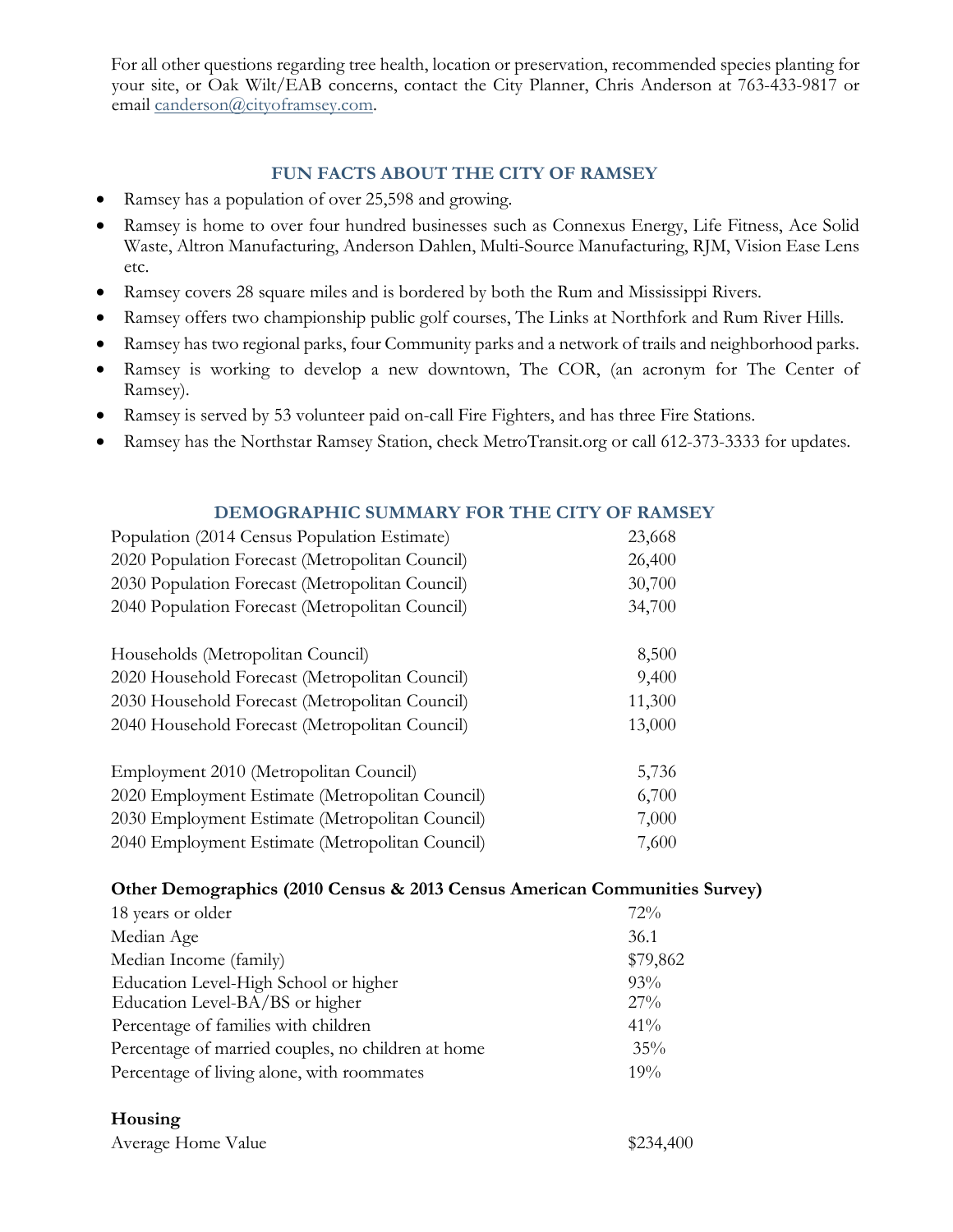| $\%$ of homes built after 1990 (2010) | $56\%$ |
|---------------------------------------|--------|
| $\%$ owner-occupied (2010)            | $91\%$ |
| $\%$ townhomes/apartments (2010)      | $19\%$ |

# **CITY OF RAMSEY PARKS AND ADDRESSES**

Park Map and Additional Information Available at [www.cityoframsey.com](http://www.cityoframsey.com/)

| 1.             | Alpine Park                        | On Alpine Drive NW between Ramsey                              |
|----------------|------------------------------------|----------------------------------------------------------------|
|                | 6600 Alpine Drive NW               | Boulevard NW and Sunfish Lake Boulevard NW                     |
| 2.             | Autumn Heights Park                | Northwest of the intersection of 168 <sup>th</sup> Lane NW     |
|                | 16850 Nutria Street NW             | and Nutria Street NW                                           |
| 3.             | <b>Bear Park</b>                   | Roanoke Street NW at 155 <sup>th</sup> Lane NW                 |
|                | 15500 Roanoke Street NW            |                                                                |
| 4.             | <b>Brookside Elementary School</b> | 170 <sup>th</sup> Avenue NW and Nowthen Boulevard NW           |
|                | 17003 Nowthen Boulevard NW         |                                                                |
| 5 <sub>1</sub> | <b>Brookview North Park</b>        | East of Germanium Street NW at 170 <sup>th</sup> Lane NW       |
|                | 17200 Germanium Street NW          |                                                                |
| 6.             | <b>Central Park</b>                | Eastside of Armstrong Boulevard NW at 161st                    |
|                | 7925 $161st$ Avenue NW             | Avenue NW                                                      |
| 7.             | <b>Cottonwood Park</b>             | Between Connexus Energy and Bunker Lake<br><b>Boulevard NW</b> |
|                | 6901 Sunwood Drive NW              |                                                                |
| 8.             | <b>Elmcrest Park</b>               | South of 167 <sup>th</sup> Avenue NW at Quicksilver Street     |
|                | 16303 Quicksilver Street NW        | <b>NW</b>                                                      |
| 9.             | <b>Emerald Pond Park</b>           | Magnesium Street NW to 142 <sup>nd</sup> Avenue NW             |
|                | $6000$ 142 <sup>nd</sup> Avenue NW |                                                                |
|                | 10. Flintwood Terrace Park         | West of Dysprosium Street NW                                   |
|                | 14250 Fluorine Street NW           | at 142 <sup>nd</sup> Avenue NW                                 |
|                | 11. Ford Brook Park                | North side of 180 <sup>th</sup> Avenue NW at Fluorine Street   |
|                | 5459 180 <sup>th</sup> Avenue NW   | <b>NW</b>                                                      |
|                | 12. Fox Park                       | South of 172 <sup>nd</sup> Avenue NW on Potassium Street       |
|                | 17150 Potassium Street NW          | <b>NW</b>                                                      |
|                | 13. Itasca Trail Head Park         | West Side of Armstrong Boulevard NW to 15700                   |
|                | 15700 Okapi Street NW              | Okapi Street NW                                                |
|                | 14. Mississippi West Park          | South Side of Highway #10 NW at 13900                          |
|                | 14100 Traprock Street NW           | <b>Traprock Street NW</b>                                      |
|                | 15. North Commons Park             | West on Bunker Lake Boulevard NW to Zeolite                    |
|                | 7695 147 <sup>th</sup> Lane NW     | <b>Street NW</b>                                               |
|                | 16. Pearson Park                   | Intersection of Rabbit Street NW and 150 <sup>th</sup> Lane    |
|                | 15070 Rabbit Street NW             | NW Riverstone Subdivision                                      |
|                | 17. Pelzer Park                    | East of Kamacite Street NW                                     |
|                | 7001 149 <sup>th</sup> Lane NW     |                                                                |